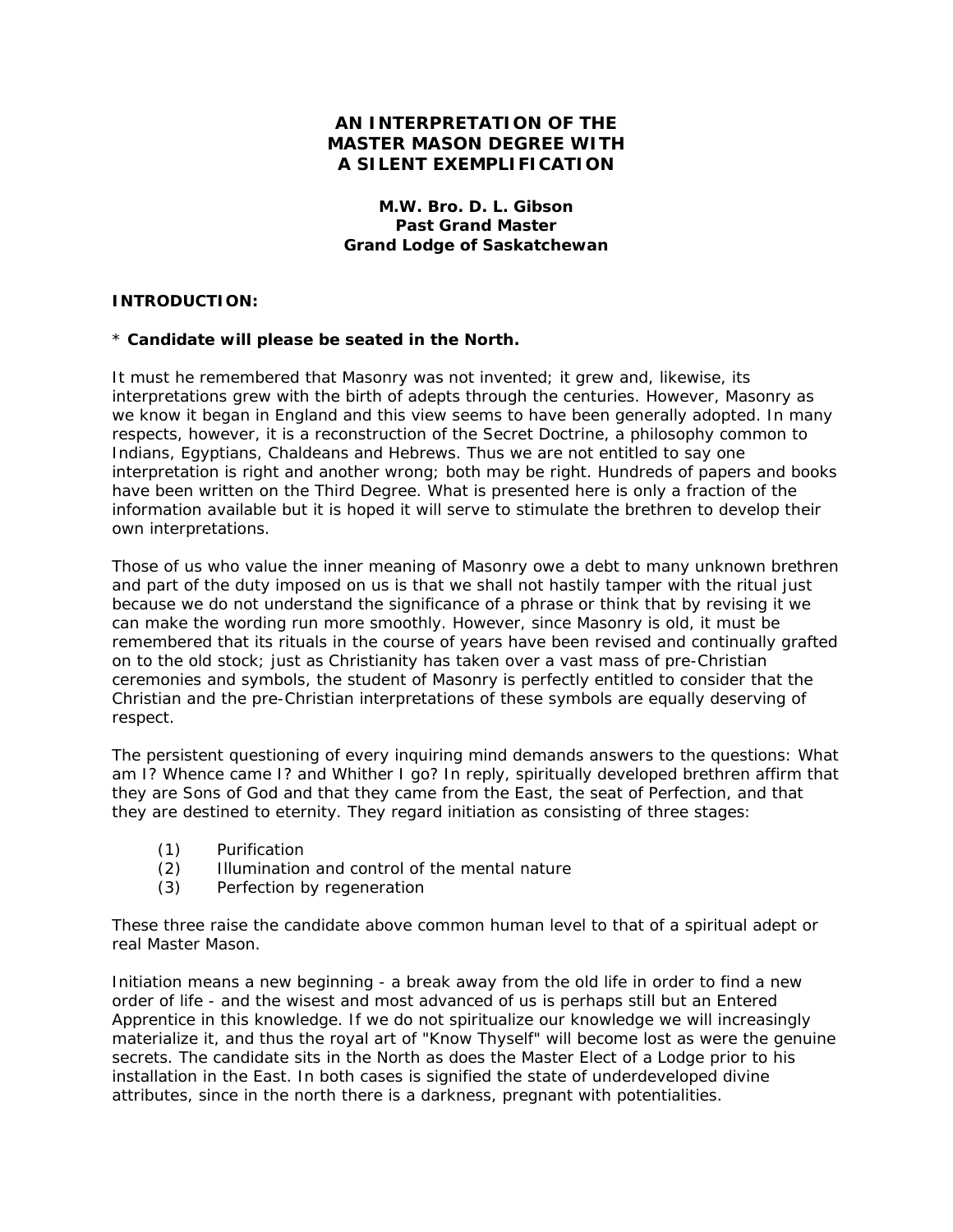# **\* Candidate will approach the altar.**

The questions require a separate dissertation but, as they are capable of great expansion, only a very limited exposition will be given here. Hidden Mysteries

The hidden mysteries of nature and science are not physics or chemistry but are much deeper in symbolism. Science is derived from the Latin "scire" -to know -and science is literally knowing or the act of knowing. The act of knowing is the exercise of consciousness. Hence, nature and science mean an intelligent search for God in all His glory and, since nature herself is the great master of silence, she teaches silence and contemplation. Allegorically speaking the hidden mysteries of nature and science may refer to "human nature and the science of self knowledge:"

# **Wages**

The spiritual craftsman not only earns wages proportionately to his work but his own labors automatically supply them. God, as the Mason's employer, has already given them to him in advance and he has only to use them as he becomes justly entitled to them by his own labors. The wages of sin are death but the Fellowcraft is not paid the wages of sin. He accepts his wages without any doubt or hesitation because body and mind have been purified and thus they can be gladly accepted. Ward states that the wages we receive consist of the power to comprehend the nature of God who resides in the temple of every Mason. We receive from God exactly the spiritual wages we have earned -no more, no less.

# Specie

Money is the visible sign of universal force in its origin and true action. it belongs to the Divine. Hence, to renounce it is an error, as it leaves the power in the hands of evil forces. The acceptance of specie is correct, since this is to reconquer it for the Divine to whom it belongs and to use it for the Divine life.

# Receipt

What is "unbounded confidence"? It is Faith and "Faith is the substance of things hoped for, the evidence of things unseen."

# Pillars

The pillars speak for themselves, in as much as the candidate has learned that wise activity (Boaz) must be balanced with an equally wise passivity (Jachin), if one is to become established in immortal strength and to stand firm, spiritually consolidated and perfect.

# **\* Candidate may now retire with the Deacons.**

The opening of the Lodge is full of symbolism.

The Junior Warden (the mind of man) is tried by the square to guarantee his upright conduct and by the compasses to determine how close he is to the centre of perfection .After this he is asked from where he has come and his answer is from the East, the place of perfection where once before the fall of man all knowledge was centred. However, it is necessary for him to journey to the new world in quest of that stage of perfection, which the world once knew and has been lost due to the depravity of man; and which can be found only at the centre or the regenerated heart of man, the dwelling place of the Most High. The Junior Warden hopes to find the secrets at his own centre, the most sacred shrine on earth, which may provide a temple of peace, purity, power, pity, faith and hope.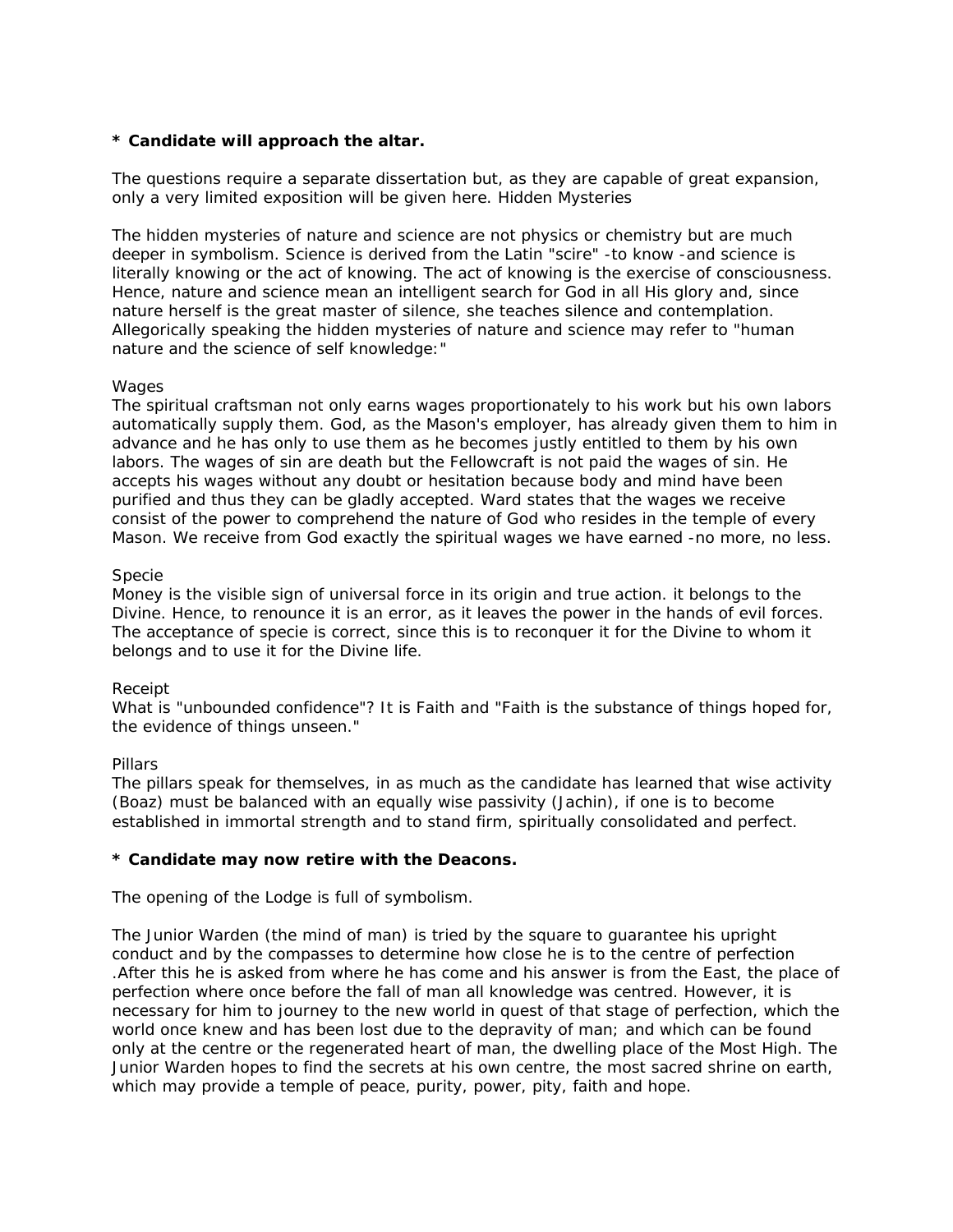The W.M. asks the J.W. if his spiritual nature has evolved sufficiently to control both soul and body. The J.W. suggests he be tried by the emblem of upright conduct (the square) and virtue (the compasses) to prove that together the square and compasses indicate the end of the Science, that is - domination of the material (square) by the spiritual compasses

Truth abides in fullness at the centre of "the point within a circle" of our own nature, from which no man or Mason can err, for it is the Divine Kingdom latent in us all, into which we have as yet failed to enter.

Ball, a profound student of Asiatic literature, states that mysterious names, which were unlawful to utter, have played a great part in influencing the religion of the spirit and the life of man. We may trace the existence of such names from the earliest times of which any record is left us. An early trace of this scruple may be seen in the words of Amos 6:10 'Then shall he say, hold thy tongue, for we may not make mention of the name of the LORD" A Master Mason's Lodge is said to be opened on the centre, because the brethren present, all being MM's, are equally near and equally distant from that imaginary central point which constitutes Perfection.

The true secrets are lost but we are told that the gateway of "death to self" opens the way to the point within the circle where the longing spirit will find peace in the arms of the father of all.

# **\* Candidate will step into lodge while preparation is discussed.**

In our Masonic system we acknowledge two opposed positions, that of the Right and that of the Left. In preparing the candidate both sides are prepared since "The Right emblematizes Effort, Activity and so Establishment". The Left symbolizes conscious Faith, Passivity in Action and through it or by it "In Strength". The candidate needs to be "established in strength" to undergo the ceremony of being raised

The arms bared signify power which may be either dynamic or static. The knee is the link with a dual function, (a) to enable movement of the body guided by the Spirit of God and (b) by strength to support this ambulatory temple upright The heel is a sure foundation often symbolized in sacred writings. Both feet are slipshod, symbolizing the ancient act of homage and humility. Naked feet are in many parts of the world today a token of respect and reverence in the presence of Deity. Even Pythagoras stated "Offer sacrifices and worship with thy shoes off" and Moses earlier at the burning bush was instructed to remove his shoes .The breasts are the repository of faith and love and lead directly to the heart of man. In this degree the candidate advances with both breasts open to the world denoting courage and fortitude for the trials to come.

Having passed through the development of our physical and mental degrees we are now prepared for the spiritual revelation. The rite of discalceation now extends to the deepest understanding of our approach to the true union of the spirit with its Maker.

# \* **Candidate moves into position for reception.**

In the first degree the candidate is received with a warning; in the second with instruction and in the third with an appeal to reflect on matters of a moral and spiritual nature contained within the Points of the Compasses .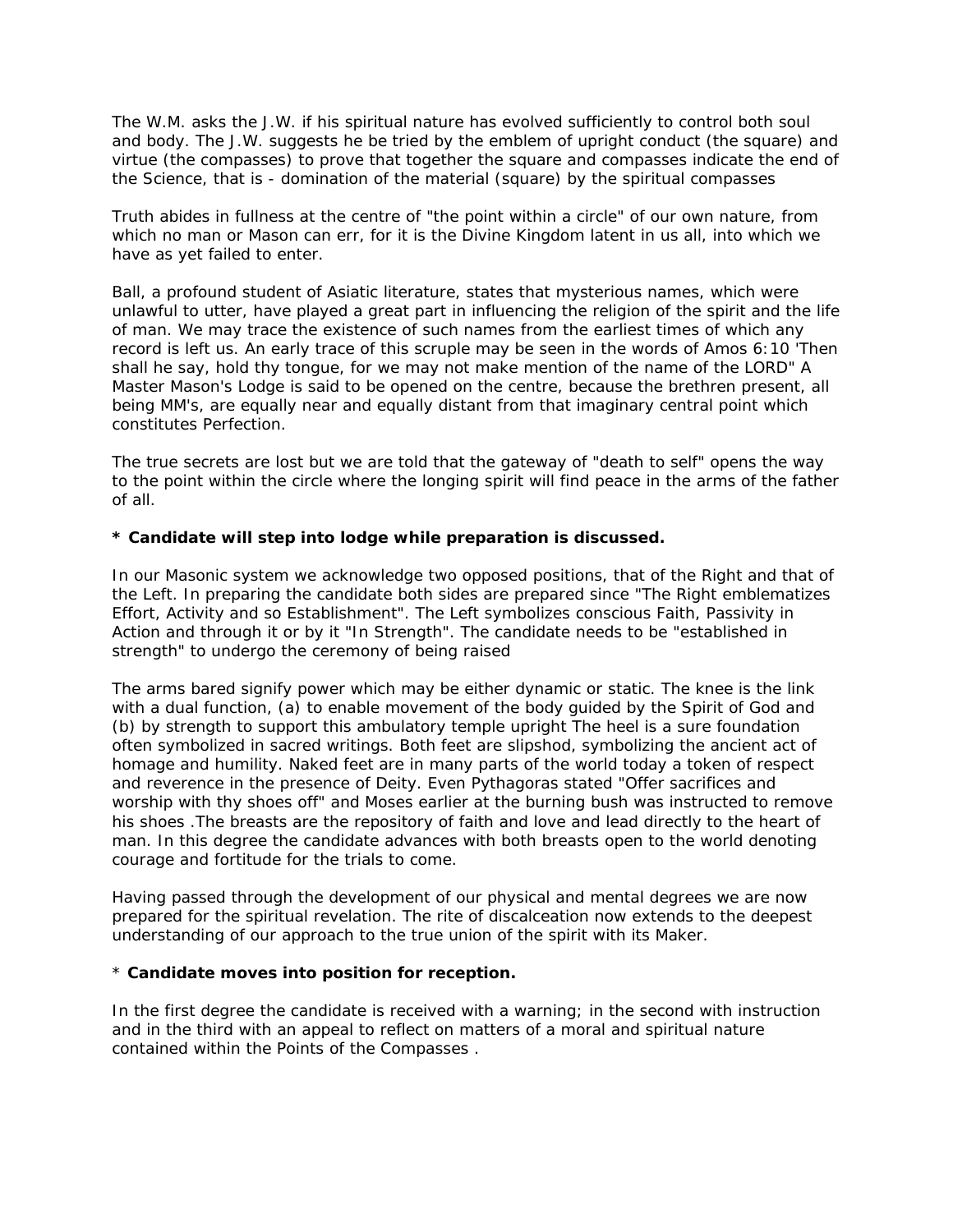#### **\* Brother Jr. Deacon apply the compasses.**

By being received on both points of the compasses we realize this instrument draws a circle by beginning at a point and coming back to where it began. By this emblem we represent the beginning of life and the circle we run to the end, arriving at our eternal destination, thus indicating the completion of our earthly pilgrimage and suggesting the continuity of existence. This portrays the symbol of the Almighty's eternity, the Alpha and the Omega, the first and the last, without beginning and without end.

The lodge is dark, reminding us of the necessity of depending on "the light which is from above" without which our reason would be inadequate for our wants as it is light which banishes ignorance. The darkness of the lodge may be emblematical of the valley of the shadow of death. However, the brother is a candidate for the Kingdom of Light and as such the dead man comes to life in the truest sense.

In the Dutch ritual the candidate enters the lodge facing backwards, he moves east but faces west, slowly advancing but looking longingly toward the old life and its fascination. He is symbolically still in worldly possession.

### \* **The Candidate will kneel.**

The blessing of the Creator of all things is implored to assist the whole lodge. Since the candidate is symbolically to pass through the valley of the shadow of death, representing Hiram Abif, the prayer requests for him a strong heart and keen insight, so that that which is now a symbol may hereafter become a fact, and that from the tomb of transformation he will rise to the stature of a Perfect Man

# \* **Candidate will rise and proceed to J.W.'s station and stop.**

The three perambulations around the lodge represent an indefinite period of time in the length of the life of the candidate who, at the conclusion of his first 7 years as an Apprentice, was a moral man. At the end of the next 5 years as a Fellowcraft, he has learned in the art of knowing God through contact with nature and science studies. The circumambulations also show we are squaring the lodge (or ourselves) to prove we have learned to harmonize the varied experiences of our life with a definite ideal.

The testing by the Wardens is symbolic of the testing we experience, not only on the material side of our lives for testings come to us all amid our earthly existence, and are so in order that by our personal sufferings, both physical and mental, we are pulled up as it were to take stock of ourselves. They are a help to us in comprehending the finality of all things, which is reality; whence we come and whither we go.

The keynote of the examination of the J.W. is that we must discover whether by our Fellowcraft studies our mind has been developed to the point where we are ready for advancement.

### \* **Candidate will move to Senior Warden's Station.**

The Senior Warden, or the soul, further tests to determine whether our education has been built on such a foundation of faith that the qualities now being gained shall never be shaken. If one's faith is proved to be well founded, then the testings will help one to realize that man is a spiritual being, and that mind or soul and body are merely the garments of one's manifestation.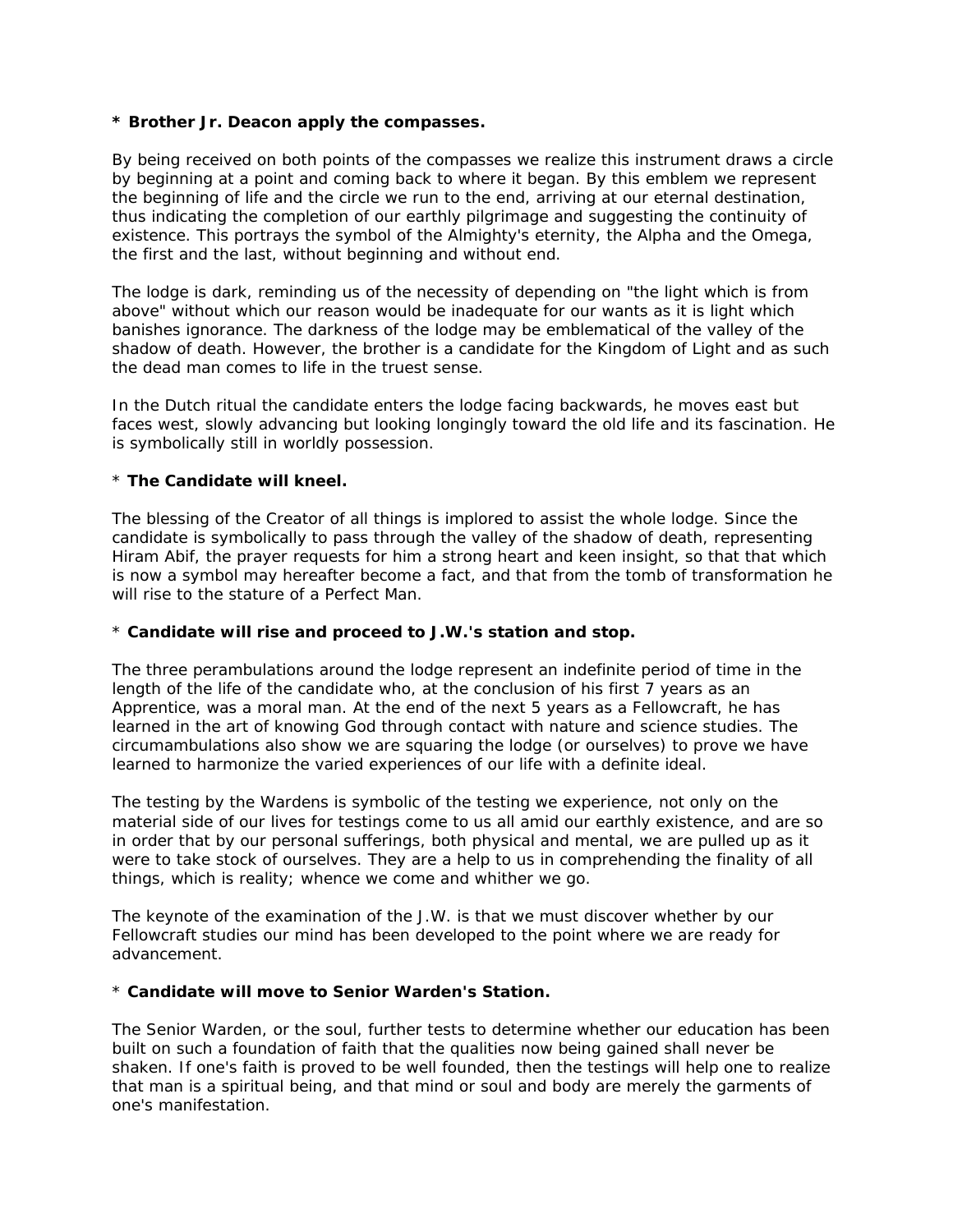### \* **Candidate will face the East.**

The first three steps stand for God and with His help we pass over the grave symbolically trampling down our bodily nature under foot. The four steps to the altar denote man; the two added together make seven, to form the perfect union and this is what is required if a Mason is to reach the centre. In his search for Divine Truth or the Lost Word, he reaches the centre.

### \* **Candidate will proceed to the altar.**

The centre of the Lodge is its most vital and sacred point and where Divine energy is most concentrated. When taking the obligation the candidate kneels in direct alignment with the descending rays from the G, and bears the full stress of the current or electrical charge of the Divine Spirit. The Divine current or spirit floods his heart and expands his mind, enabling him to give the utmost attention to his obligation and thereby obtain a complete understanding of the Fatherhood of God and the Brotherhood of Man.

### \* **Candidate will kneel.**

The penalty of the obligation is very reminiscent of the way the dead are cremated in India in honor of Shiva. There the corpse is burnt near running water, preferably the Ganges, and the ashes are thrown in the air over the river to the four cardinal points, that the winds may scatter them. It must be remembered that Shiva represents the destructive attribute of Deity and he makes the penal sign of a MM on his statues.

Some believe that the penalties draw attention to occult centres of the body. In this degree the Solar Plexus, the most important occult centre of all, is the object of attraction. The monks of St. Athos near Salonica fix their eye on this part to achieve Beatific vision.

In "Signs and Symbols of Primordial Man" the destruction of Apap, the greatest serpent of evil, is given in these words, "His body shall be cut in pieces and burnt to ashes and those ashes scattered over the face of earth and water by the four winds of Heavens". Thus symbolically the penalty is the destruction of all evil forces in man.

#### \* **The Worshipful Master comes down from the East.**

In the Fellowcraft Degree when one point of the compasses is over one arm of the square, we are deemed fit to learn more of spiritual truth; now that both points are revealed the spirit has triumphed over the material. We are expected to obey the voice of the spirit and discard all earthly desires. The Book of History which dates back to 2,000 B.C. states, "Ye officers of the Government, apply the compasses". Later Mencius, living around 300 B.C., taught that men should apply the square and compasses morally to their lives, and the level and the marking line as well, if they would walk in the straight and even paths of wisdom and keep themselves within the bounds of honor and virtue." In the Volume of the Sacred Law, Prov. 8: 27-30 we read in the Revised Version, "When he established the heavens I was there; when he marked out the foundations of the earth, then was I by him as a master workman". In the King James Version, the compasses are specifically mentioned.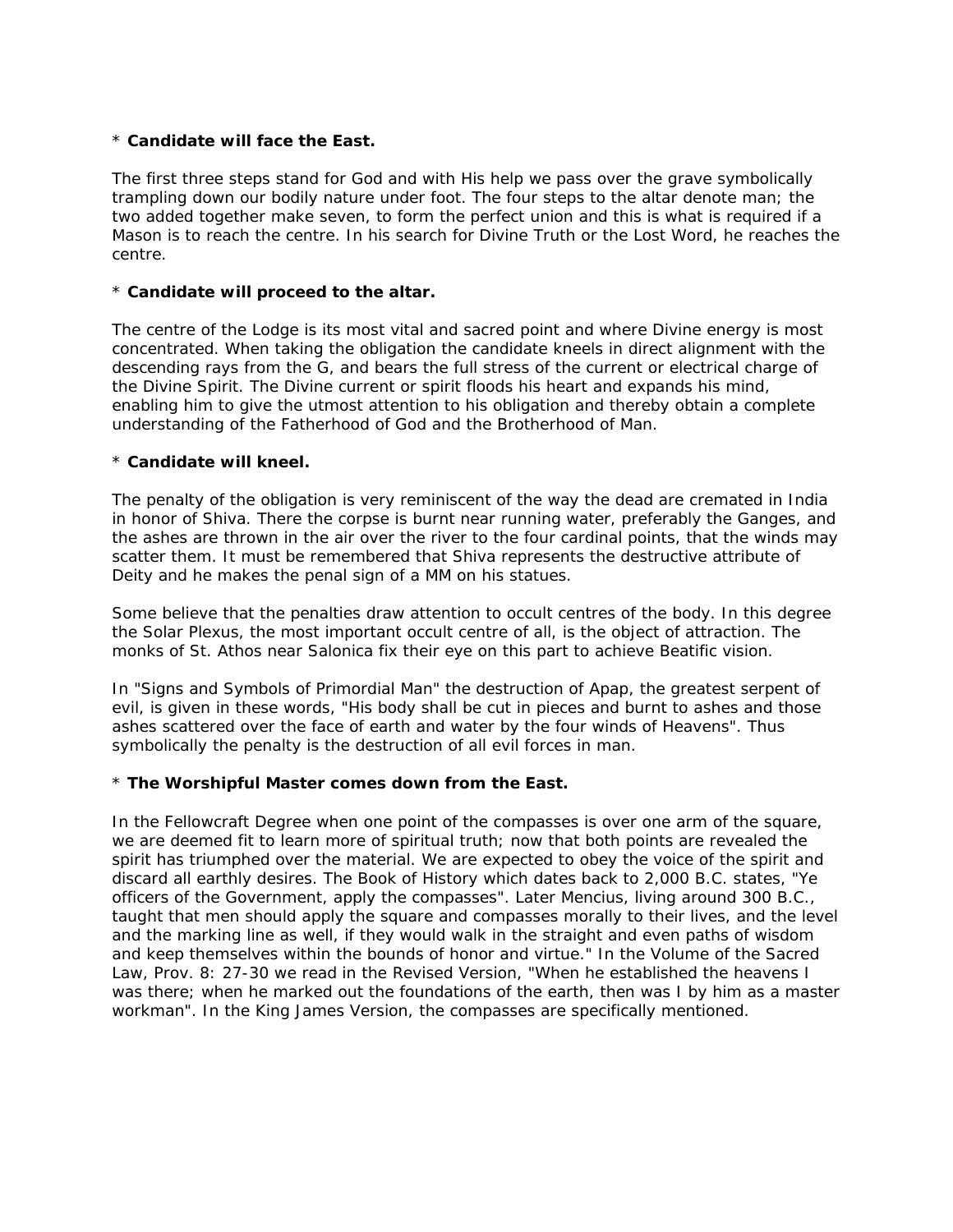#### **\* Candidate will rise.**

The Master now reviews the system of initiation showing how it is divided into three clear cut stages.

First, turning away from the attractions of the outer world and its allurement of money and metals. The purification and overcoming of the bodily and sensual tendencies. As long as we are "in worldly possessions" we cannot detach ourselves and truly begin the work of self purification, which is our apprenticeship work of seven long years.

Then five more years have been allotted to the analysis, discipline and obtaining control of the mind, thought, as well as the intellectual and psychic faculties. In ancient systems once the candidate had purified the body and mind he was said to be mystically twelve years of age and thus ready for initiation - and from initiation to mastership, which required complete domination over the lower self, took eighteen years: Thus, one who attained this exalted rank was said to be mystically 30 years of age.

The three ruffians symbolically may represent Ignorance, Intolerance and Fanaticism. Ignorance is the night of the mind but a night without moon or star. The true Mason seeks light so ignorance can be removed. Intolerance is the arch enemy of Freemasonry. Masonry teaches equal rights for all mankind, both political and religious. Fanaticism "the frenzy that overbalances the mind" is the Grand Master of assassins and a foe of all humanity. It has mocked religion and is today seeking to undermine and destroy our whole civilization.

The myth of the third degree illustrates a philosophical and religious truth, which is - the doctrine of the immortality of the soul. All we know of Hiram Abif is contained in I Kings 7:13-14 and II Chronicles 2:13-14, stating he was a widow's son. he was a very skilful workman and was sent by Hiram, King of Tyre, to King Solomon to superintend the building of the temple. The account of his death, of the discovery of the body and subsequent burial is all traditional because in I Kings 7:40 it says, "So Hiram made an end of all the work that he made King Solomon for the house of the Lord." Hiram Abif, to Masons, portrays the mythical symbol of man, the dweller and worker in the world. As the operatives built a temple on Mount Moriah in which Jehovah was to dwell visibly by his Shekinah, so speculative Masons construct a temple in their hearts as the dwelling place of God.

Hiram Abif is a personification of the beauty aspect of Divine Creative Energy, figuratively as representing the cosmic builder or Great Architect by whom all things were made.

A version of the allegory of Hiram's death is that of the Jr. Warden (mind), Sr. Warden (soul), and Worshipful Master (spirit). Man's mind may be punished by many blows but this does not kill him; his soul may strike him, and does on several occasions, but he does not succumb. However, when the spirit is broken by an unerring blow, man dies.

Note that all blows were aimed at the head, the seat of the intellect. Thus, the forces of evil, unable to prostitute the secrets and truths of life, attempt directly to accomplish destruction by destroying the intelligence. However, Masons having died to evil need have no fear of physical death. It is not physical death but spiritual death we need to fear.

Wilmshurst says, "Beneath the allegory of the death of the master is expressed the universal truth that mystical death must precede mystical rebirth. "Ye must be born again." It is only thus that all Master Masons can be raised from a figurative (not a physical) death to a regenerated state and to the full stature of human nature." Claudy states that raising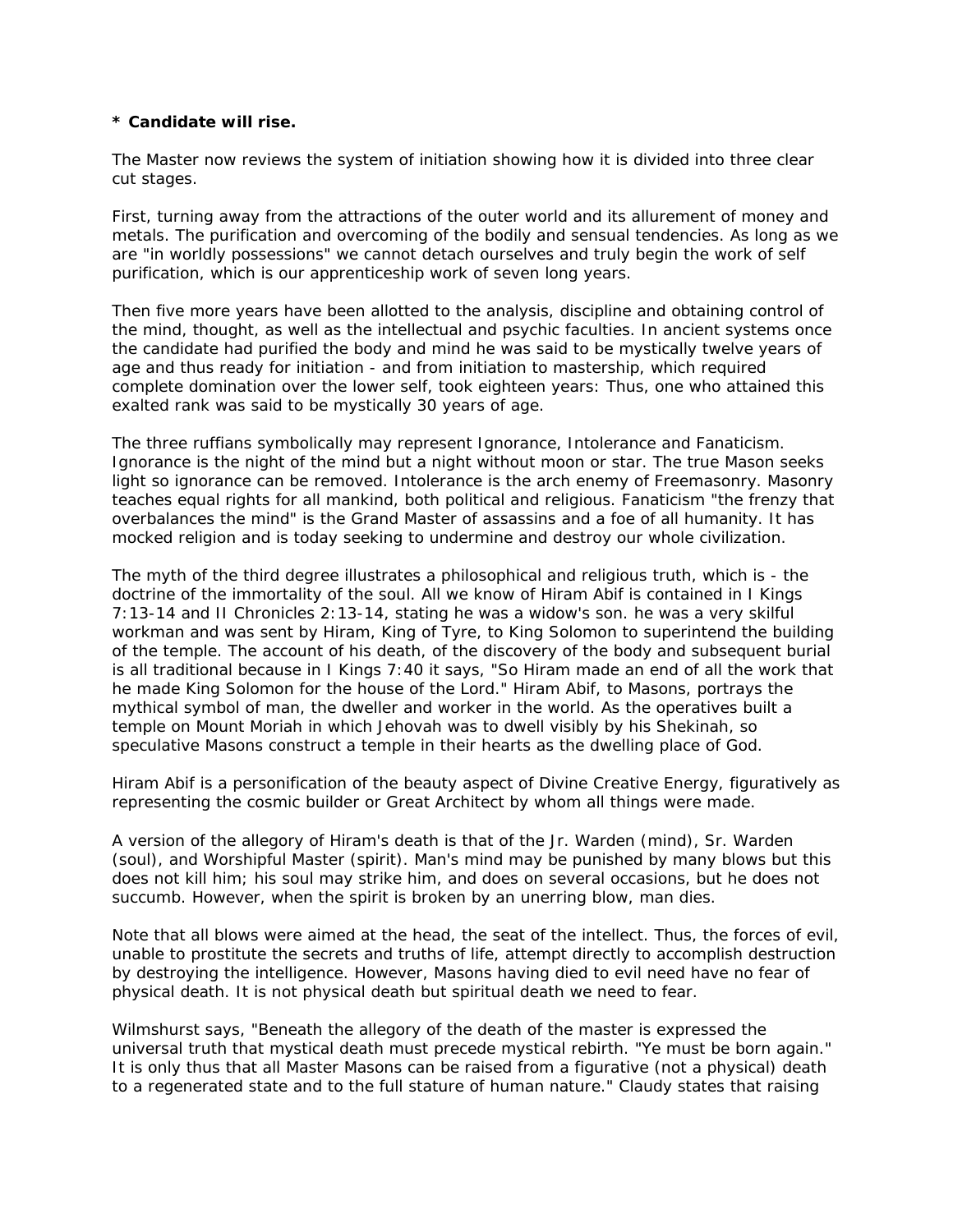"presents us with eternity in the midst of life". Entering the tomb is not a physical transition; it is a moral awakening. "This, my son, was dead, and is alive again".

The darkness visible in the allegory refers to the model of the ideal lodge and may be traced back to the Seven Stars or our seven emblematic lights. To Milton, evidently, darkness visible, meant a general intuition of the spirit when detached from physical conditions, a mind's penetration into the realms of the ethereal. Pope, a hundred years later (1740), wrote "of darkness visible, so much be lent as half to show, half veil, the deep intent". Since Pope was a Mason, this sums up his illustration of Masonry, some exoteric, but mostly esoteric in content.

# **\* Candidate will take position in the grave.**

The Tomb of Transgression is the Tomb of Transformation and is simply the gate of life, a dark passage opening out into a world of everlasting light.

Dr. Stukeley, FRS, who was initiated in 1721, was convinced that Freemasonry was the remains of the ancient mysteries of the East. In Egypt the candidate portrayed ", Osiris"; in the Dyonesian Rites that of Bacchus murdered by the Titans. The Eleusian myth was based on the rape of "the Goddess of Corn" - or certainty of death and eternity or resurrection. Even the Druidic Rites were concerned with the rebirth of the candidate. Death to self is the portal to true life. There is no other way.

Ecclesiastes 12:1-7, "Remember now thy Creator" tells very dramatically in seven verses of life's span of years. This allegorically exquisite prose poem must not be forced into any single line of interpretation whether anatomical or atmospherical. In short -Rejoice in your youth but seek the wisdom of God and obey before the clouds of adversity gather. Time weakens the body, trembling hands, legs spindly, restless nights, faulty hearing, voice failure, poor eyesight and lack of teeth to chew with. Further, exertion of any kind brings fear; the hair turns white and man becomes a burden even to himself. He has no desire to live, and paid mourners carry him to his grave. The actual symbols of dissolution and death are described in four different ways and man returns to the dust .Haywood prefers to see in these verses the metaphors drawn from an Oriental thunderstorm. It is a pity that Verse 8 is not included, "Vanity of vanities, said the preacher, all is vanity'". This is a great lesson in humility.

The soul must pass through a state of utter helplessness from which no earthly hands can rescue it, as portrayed by the slips of the Wardens. The J.W., who has only learned moral excellence, cannot raise man from his tomb of transgression The S.W., using the Fellowcraft grip of intellectual powers with all his arts and scientific background, cannot raise man. The third method, that of the Lions grip of the spirit, with the assistance of the soul and mind of man, raises the candidate from his tomb of transformation. The grip of the 3rd degree is regarded by some as the eagle's claw. The eagle has been recognized as an emblem of Divine Spirit - the Lord and giver of life. Hence, the candidate is rightly raised from his figurative death "to a union with his former companions" by the grip or hand of the Divine Spirit. In Egypt, the lion was the personification of strength and power, but was usually associated with the idea of the regeneration of the sun and, therefore, with resurrection. The method of raising is employed in every rite, whether ancient or primitive.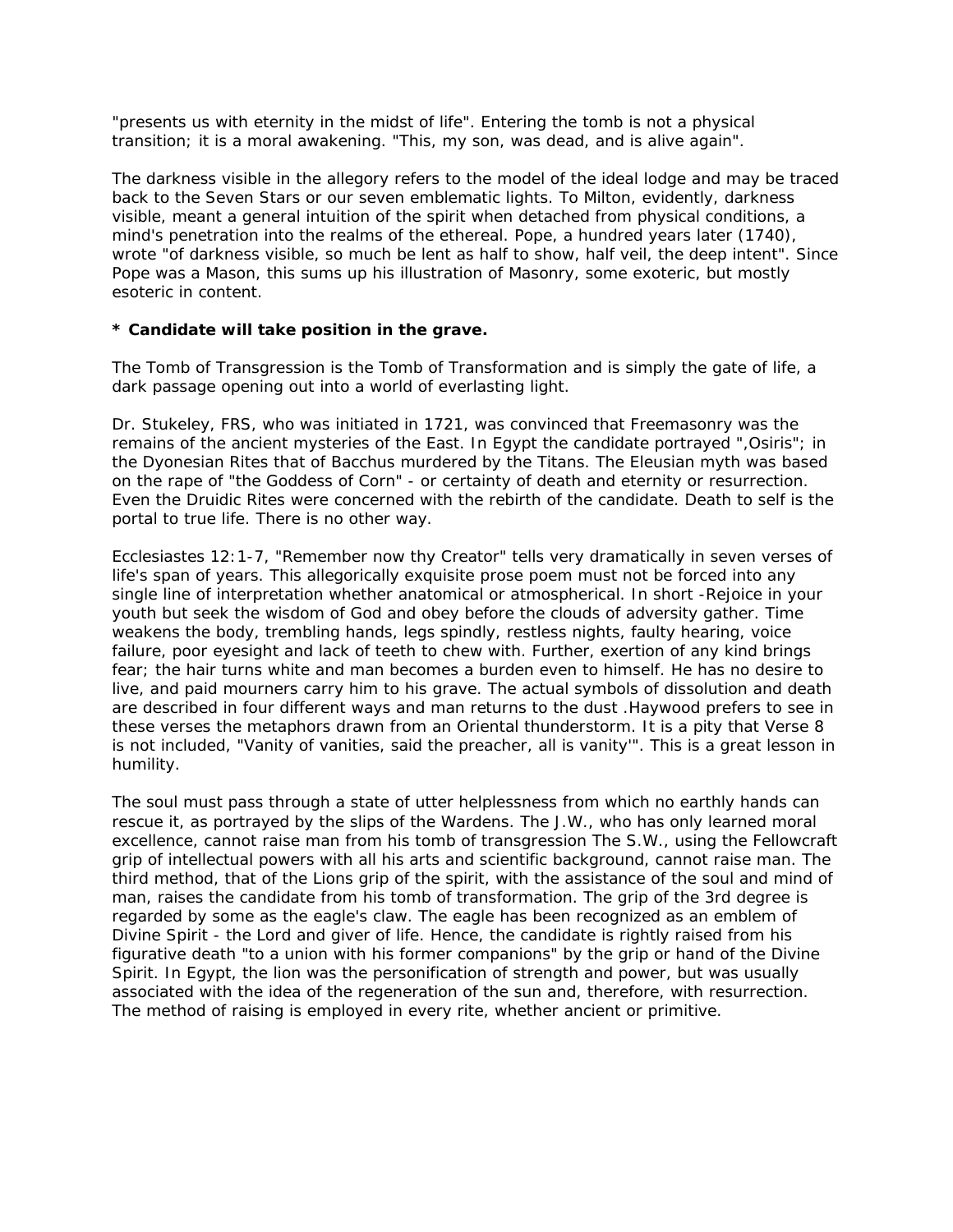#### \* **Candidate will now stand and the Emblems of Mortality will be shown to him.**

By contemplating the emblems of mortality the Mason realizes that self knowledge brings about an understanding of all things. Socrates wrote "Know Thyself" to which has been added "and you shall know God," but it must be remembered that such a study requires one's whole energies upon the task. True self knowledge is the unobstructed conscious union of the human spirit with God. The skull is given prominence because it is the seat of consciousness which opens up our intelligence to the Universal mind of God.

The bright morning star has brought consternation to some brethren, as early as 1735, when some Masonic writers stated that this was a reference to the star that guided the Magi of Christian tradition travelling from East to West in their quest for the Great Master. However, "that Bright Morning Star" is far from being an exclusively Christian one. The Greeks called Venus the Light Bringer, Levi regarded the five pointed star as a sign of Man, and among Masons it may be considered as the Universal centre or regenerated mankind. To truly see the star, we must do more than gaze with our bodily eyes; we should lift up our whole nature to Supreme Reality and realize that the Sun of God's Truth has become an inner light that illuminates his interior as it does his outlook; thus providing that "in His light we shall see light".

Those who have passed into the Divine Gloom have been comforted by Isaiah 60:19 - "The sun shall no more be thy light by day, neither the moon by night, but the spirit shall be to thee an everlasting light and thy God thy glory and the days of thy travail shall be ended". As a final example of this time immemorial belief, consider that most ancient prayer still uttered daily by thousands of our fellowmen in the East.

> From the unreal, lead me to the Real. From darkness, lead me to Light. From the mortal, bring me to Immortality.

The exoteric teaching of the Hiramic legend shows a noble man dying rather than betray a sacred trust. It also points out that everyone should lead a good life in this world in preparation for the next. And finally, Masons are taught to constantly struggle for an ideal, so our lives be triumphant.

Wilmshurst emphasizes that the whole ceremony of the raising does not involve the physical death of the body and its faculties, for to "the companions of his former toils" the purified mind will hereafter be reunited. But now they will be his servants, not his master. The raised Mason will live his allotted span not for himself, but for the uplifting of his fellowmen to his own high degree. His own spiritual evolution is now complete and he now lives to help humanity.

This mystery play conceals far more than it reveals and is worthy of much more elucidation than can be given in this dissertation.

# **\* Candidate is in North, facing East.**

The password literally translated is - the father of artificers, a skilled worker in brass and iron. It symbolizes "Labor in acquiring truth and denotes worldly possessions." Tubalcain conveys the lesson that worldly possessions in themselves bring death to the soul and prevent spiritual progress. Spiritually minded men are oftentimes hampered by the acquisition of worldly professions, since it is "'easier for a camel to go through the eye of a needle than for a rich man to enter the Kingdom of God". Knapp says the moderns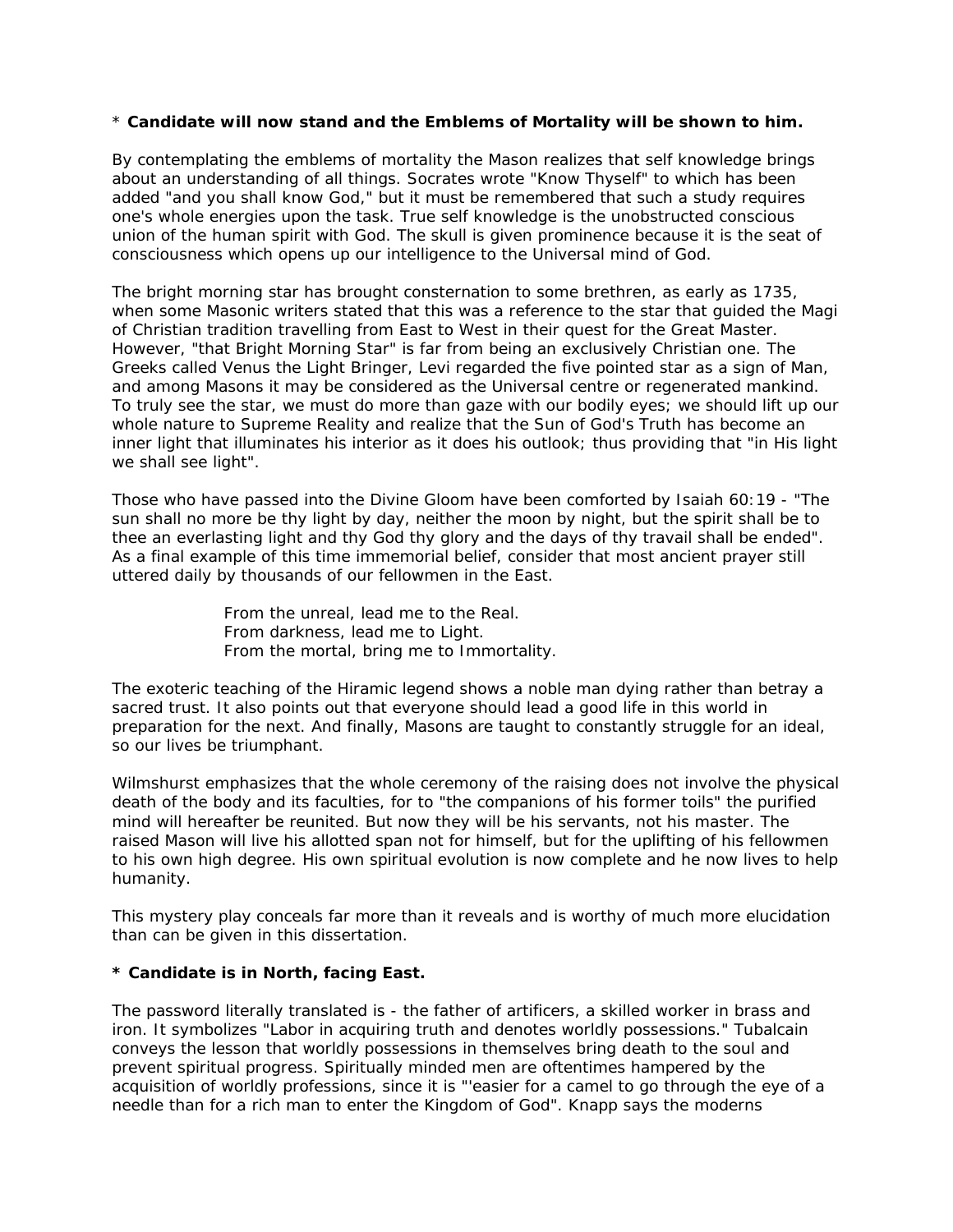substituted Tubalcain in the Third Degree for - tymboxein, "to be entombed". However, Tubalcain may have been derived from Hebrew "Tebel" meaning world; "Ganah" meaning to buy or possess. In Greek, the word means "I prepare my sepulchre" and it is supposed to be spoken by the candidate advancing to the rank of a Master Mason .

In interpreting the signs one must remember that they are allegories of the "fall of man". All five signs will be explained here.

The Sign of Horror expresses dismay at our own personal sin and unworthiness; by giving this sign we suddenly become conscious of and identify ourselves with all the sin and evil in the world.

The Sign of Sympathy is an act of personal sorrow and contrition for that sin.

The Penal Sign only requires a little thought to discover that the bloodthirstiness is superficial and the veil is soon lifted. This sign may be associated with Hebrews 4:12-13, where the mystical sword is spoken of as piercing even dividing asunder the soul and spirit -a discerner of the intents of the heart, a sword so incisive that there is "nothing unmanifest to it". The other symbolical representation goes further in history and may be referred to as dividing the heart and mind from the regenerative principle (Phallic worship).

The Sign of Grief refers again to our sorrow, and is an expression of sadness for the fall of man.

The Sign of Distress, with the words, suggests the anguished soul straining for spiritual rebirth and is a well recognized psychological phenomenon in the higher reaches of the mystic way.

The five points of fellowship are exoteric signs, and mean we will

- 1. assist a brother in distress
- 2. support him in all his virtuous undertakings
- 3. pray for his welfare Lord help me to live from day to day In such a self-forgetful way That even **when I kneel to pray My prayer may be for others**
- **4. keep his secrets inviolate, and**
- 5. sustain his reputation.

Jones states the craft was familiar with the five points long before we have any evidence of the Hiramic degree. They are known and used by the Dervish Rite, among West African Negroes, the Red Indians of Central America and apparently also known to the ancient Druids. The Omnific words used at the conclusion of the 5 P.O.F. are considered by some to be a symbol of the power of the Grace of God by which men are raised from death to Salvation. Other writers feel that the two words expressed at the conclusion of the 5 P.O.F. as used in the English constitution may be explained by saying the one was used by the Ancients and the other by the Moderns, and when Union took place in 1813 the two were retained. Palia translates Hiram as "Guru", teacher of supreme knowledge, divine light and wisdom, meant for the perfected man. That knowledge is known by the divine trinity, but every Mason may in due time be able to participate in it. "Hiram is slain" means that the faculty of enlightened wisdom is cut off from us due to the fall of man. The absence of that supreme wisdom has thrown us into utter confusion. The master is smitten and the full blaze of light and perfect knowledge is lost to us - yet by divine providence there remains a faint light in the East.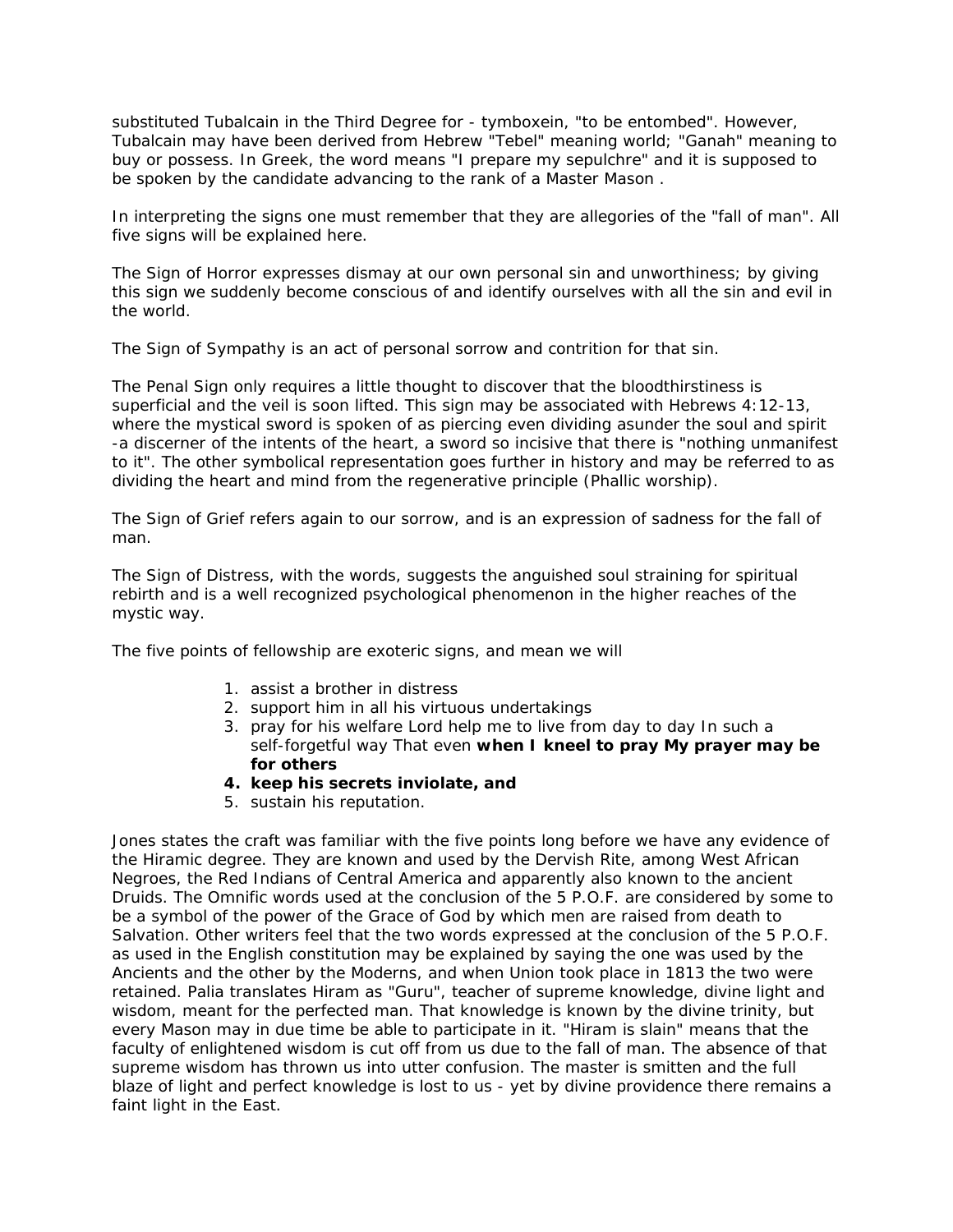# \* **The Master returns to the East.**

#### \* **Candidate will proceed to the Senior Warden for investiture.**

It is thought that the colors of Masonic regalia were derived from the colors of the Noble Orders of the Garter and the Bath. The Oxford Blue for Grand Lodge, and Cambridge Blue for private lodge clothing. However, blue universally denotes - immortality, eternity, chastity and fidelity; pale blue in particular represents prudence and goodness. The Bible mentions many liturgical uses of blue. The silver on the M.M. apron represents the moon, and is sometimes alluded to as the soul.

Wilmshurst states that the blue border and rosettes indicate that a higher than natural light permeates the candidate's being and radiates from his person, and that the wildness of man is now blossoming as a rose. On either side of the apron are two columns of light descending from above streaming into the depths of his whole being, terminating in the seven-fold tassels which typify the seven-fold spectrum of supernatural light, and signify that we have the universal number of completeness.

The addition of the 3rd rosette indicates the union of body, soul and spirit; further, the triangle formed by the rosettes denotes fire, the destructive side of the Deity. The spirit or ego, that Divine Principle in man is represented by the triangular flap of the Masonic apron.

#### \* **The Candidate will proceed to the East.**

The Tracing Board is a pictograph illustrating many truths in one and is capable of several interpretations, according to ones spiritual attainment and each of such will be true on its own level. It appears simple but it is heavily charged with meaning, since it summarizes the whole degree and connects it with the others.

The three 5's on some Harris Boards are given in Hebrew, the fifth letter He, which is especially sacred and signifies the out-breathing of the Holy Spirit; thus, the 5's, like the five pointed star, have a mystical significance and repeated three times signify the divine immortal breath that gives life to all on this earth. Esoterically the 5 s may also allude to the 5 higher principles of our attainment, (1) the Spirit, (2) the Soul, (3) the Spiritualized Intellect, (4) the Intelligence and (5) the controlled and dedicated physical body.

The three fellowcraft lodges which went in search represent (1) those who found nothing the physical senses of man, (2) the next company represent the soul, since the soul realizes that death does not end all and (3) the third group represents the power which tell us right from wrong, and ultimately punishes us for our offences, is what we call conscience, and this is the Divine spark within us - the Spirit. The fact that the scoundrels were found in the West, the region of death, teaches us that the just retribution of all our sins whether of body, soul or spirit, will overtake us after death.

Allegorically, many are like the Fellowcraft lodges that went in different directions; many make no important discovery throughout the length of their days - we seek for pleasure and diversions, in intellectual pursuits. Those who seek farthest and deepest are compelled to cry Machabone Macbenah - "They have taken away my Lord and I know not where they have laid him".

The poet, Tennyson, spoke of the acacia as one of the trees of Paradise and it is supposed to be "the tree of knowledge of good and evil" and "the tree of the serpent". Legend says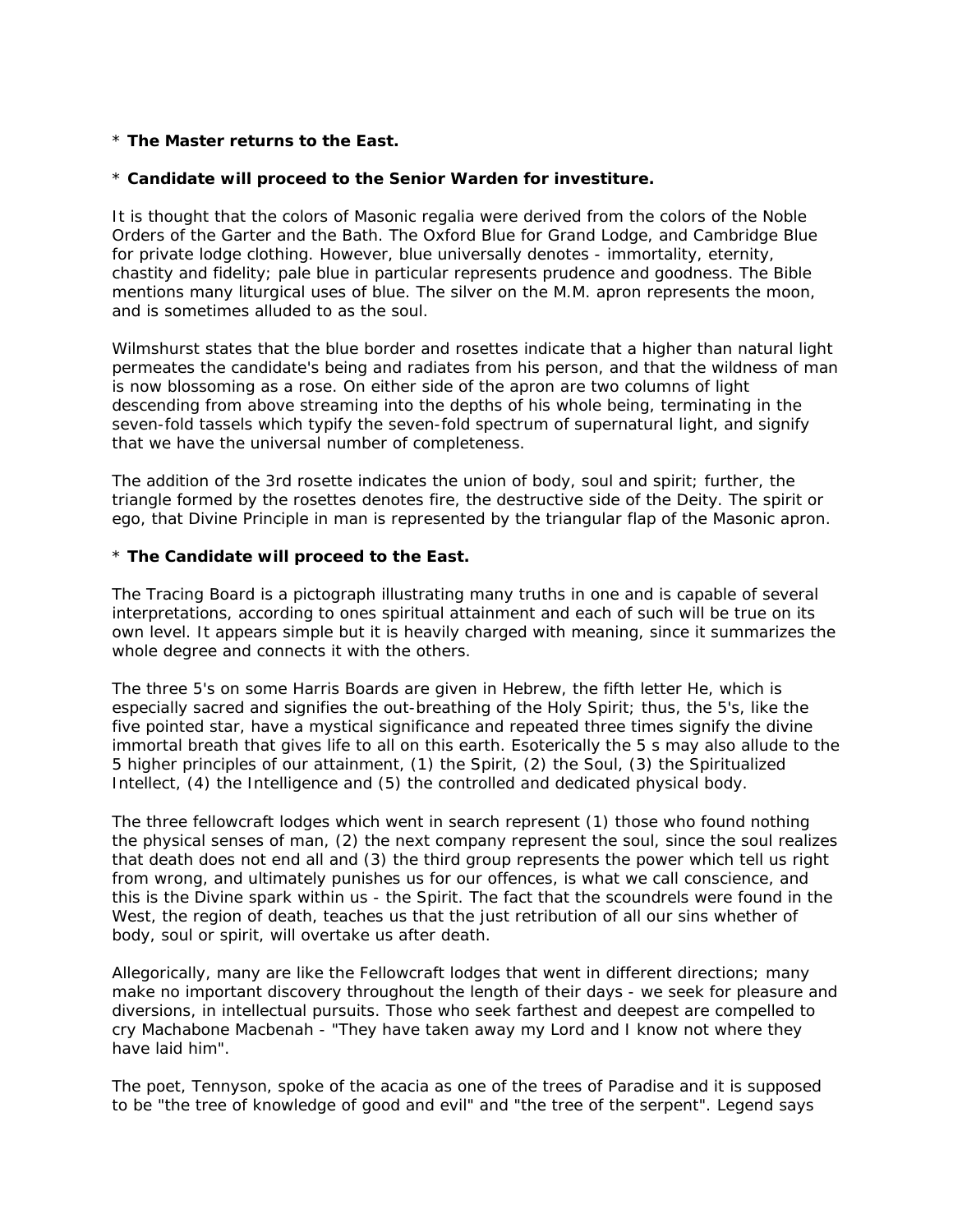also, that the burning bush was the acacia. Westcott says it is the symbol of innocence, and to Mackey it is the symbol of initiation, in the sense that initiation itself is symbolic of resurrection. The sprig of acacia is the symbol of immortality and is a gentle reminder that if we die with Him we shall also be raised with Him. Immortality is not a doctrine that can be proved by mathematical science, for it is by faith that men live and faith is a product of the heart, and the Mason who has died to himself and risen to a new experience of fellowship holds dear that sprig of acacia.

It is important to note that the sprig is planted to one side of the head of the grave. Allegorically this misalignment indicates our present imperfect state - our personality is not in true alignment with our spiritual principle.

The implements of destruction (plumb, level and mallet) which have knocked us out of alignment are the same tools which will bring us back into line. For example, the plumb-rule of uprightness applied to all parts of our being senses, emotions and mind; plus the level of equality by which our imbalance is brought into harmony and equilibrium, and the heavy setting maul of a strong and resolute will which nothing shall deflect from the end in view, all combined are able to create again in us perfect alignment.

The loss of the secrets may be compared to many of the age old legends which have several things in common.

- 1. The great loss which has befallen humanity by sin, making our race pilgrims ever in search.
- 2. The intimation that what was lost is still existent in the world although deeply buried.
- 3. The faith that it will be ultimately found, and vanished glory restored.
- 4. The substitution of something temporary and less than the best.
- 5. The feeling that that which was lost is close to the hands of all.

Summing up, we may say "'No man knows the Secret Doctrine until it has become the secret of his soul, the reigning reality of his thought, the inspiration of his acts, the form and color and glory of his life. For that which we seek is communion with God, which leads to a life of purity, honor, true piety and humility, combined with the faith that the spirit is as deathless as God, its Father, is deathless.

The lost word is a paradox because, "In the beginning was the Word and the Word was with God and the word was God". Hence, "The Word" which we imagine to be lost is ever with us. However ,we also hear, "Thou wouldst not seek me if thou hadst found me", brings us to the grave -from the centre 3 feet between north and south; 3 feet between east and west, and 5 feet or more perpendicular. The grave of Hiram is ourselves and thus the lost world, that vital and immortal principle, is buried deep within ourselves.

The emblems of mortality again remind us to put to death all that is vain, unworthy and unreal in ourselves. Consequently, when we gaze again on the emblems we reflect back upon our former selves - when we were dead in sin and look a little higher to see the working tools and learn that we have a new guide and are able to lead a transformed life.

Allegorically speaking the picture of the entrance to the Sanctum Sanctorum may be described as - "'From the porch we learn to open the porch of our hearts to a true belief in the doctrines contained in the Holy Book and thus prepare ourselves to enter Heaven. The Dormer conveys a hope that the obscurity of our minds may be chased away by the light shining into them from the Divine source of all Wisdom and Goodness while the square